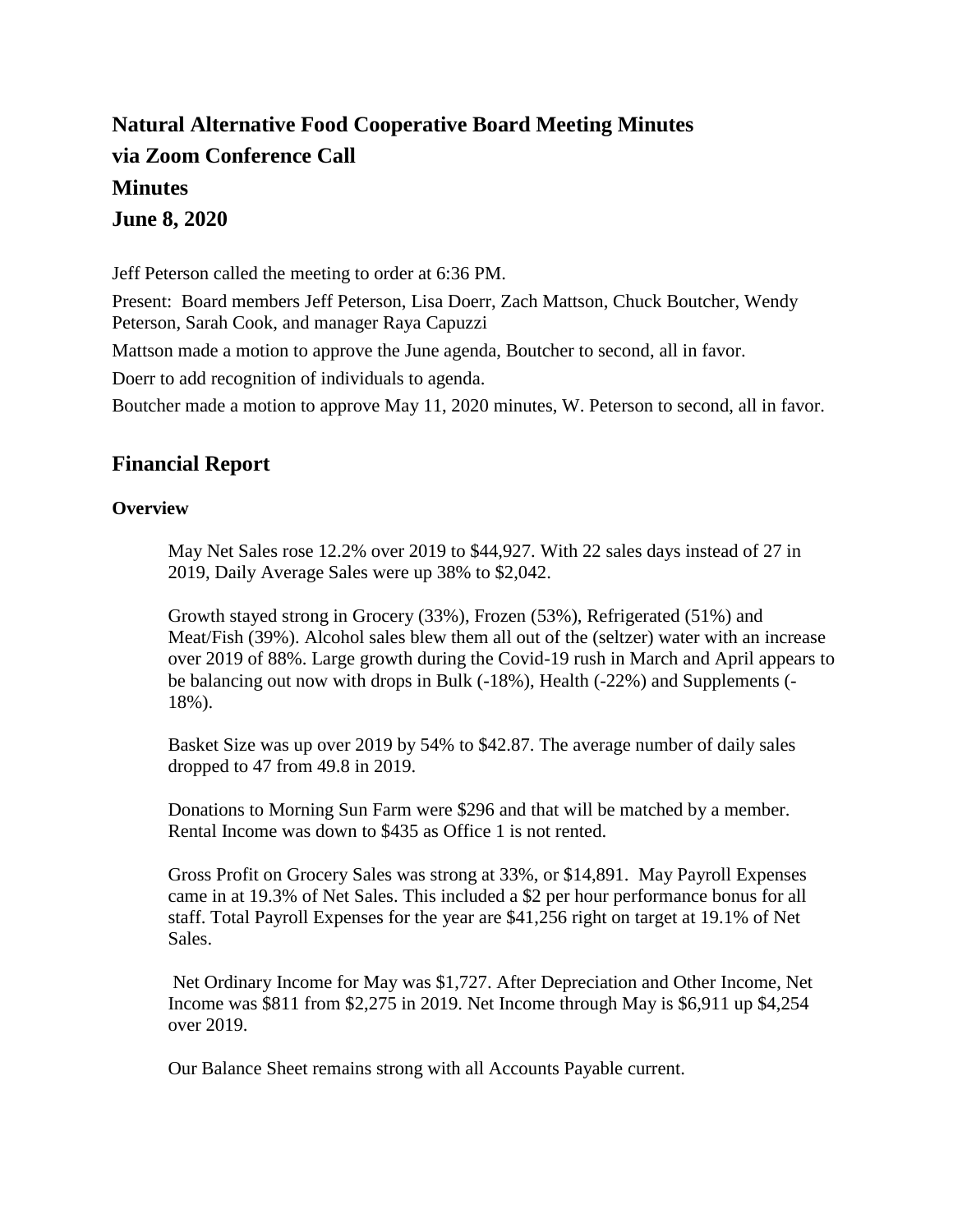#### **Year to Date Profit/Loss (YTD)**

Net Sales 2020 YTD: \$215,751 Net Sales 2019 YTD: \$183,329 Increase: \$32,422 or 17.68%

Net Income 2020 YTD: \$6,911 Net Income 2019 YTD: \$2,657 Increase: \$4,254

Cook made a motion to approve May 2020 financials. Mattson seconded, all in favor.

A motion was made by Lisa Doerr and seconded by Jeff Peterson to authorize:

Addition of Raya Capucci as a check signer on Frandsen Bank Account #XX533 and allow full on-line viewing of said checking account, Savings Account #XX0034 and Mortgage Account #XXX50.

Resolution was passed with all board members present voting affirmative.

### **Manager Report**

#### **Staffing**

**Need 1 more person over age of 21.** Talking with some of our employees that stepped away to see what they are thinking about returning in the fall.

**Need to create** a job description and perhaps hire someone who will be working closely with Jane's grab n go section. This is back in the works. More info coming from Liana who met with her Thursday of this week.

**Brenna Olson** - Started working the week of April 27. Put in her two week notice and ended in May-had other job that demanded more hours than she may have realized.

#### **Sales**

**May 2020 -** up 12.2% over 2019, averaged \$2,042/day up 31%. We've had only one week below \$10,000!

**Suppliers** - UNFI still out of about 30% to 50% of ordered items. Adding US Foods to fill in on some products however US Foods is now experiencing some key manufacture outs-namely yeast.

**Bulk -** Starting to move gravity bins back into service. Still packaging product from scoop bins and putting back in bins with tops removed.

**Starting to** put consignment back out to help fill up shelves.

#### **Operations**

Suzanne Vitale and others have done an incredible job keeping us in face covers.

Jane Kleiss, Liana and Marie are working on Grab & Go menu.

Laurie Ince moved up to office 2 to help with social distancing in the store office.

Got laptop going in office - WANT TO PAINT - ANY VOLUNTEERS?

Seals on cooler doors need to be replaced. We will be contacting Benedicts to get this repair done.

Brooke Waalen improved the ramp to the loading dock to make deliveries easier for us to bring up.